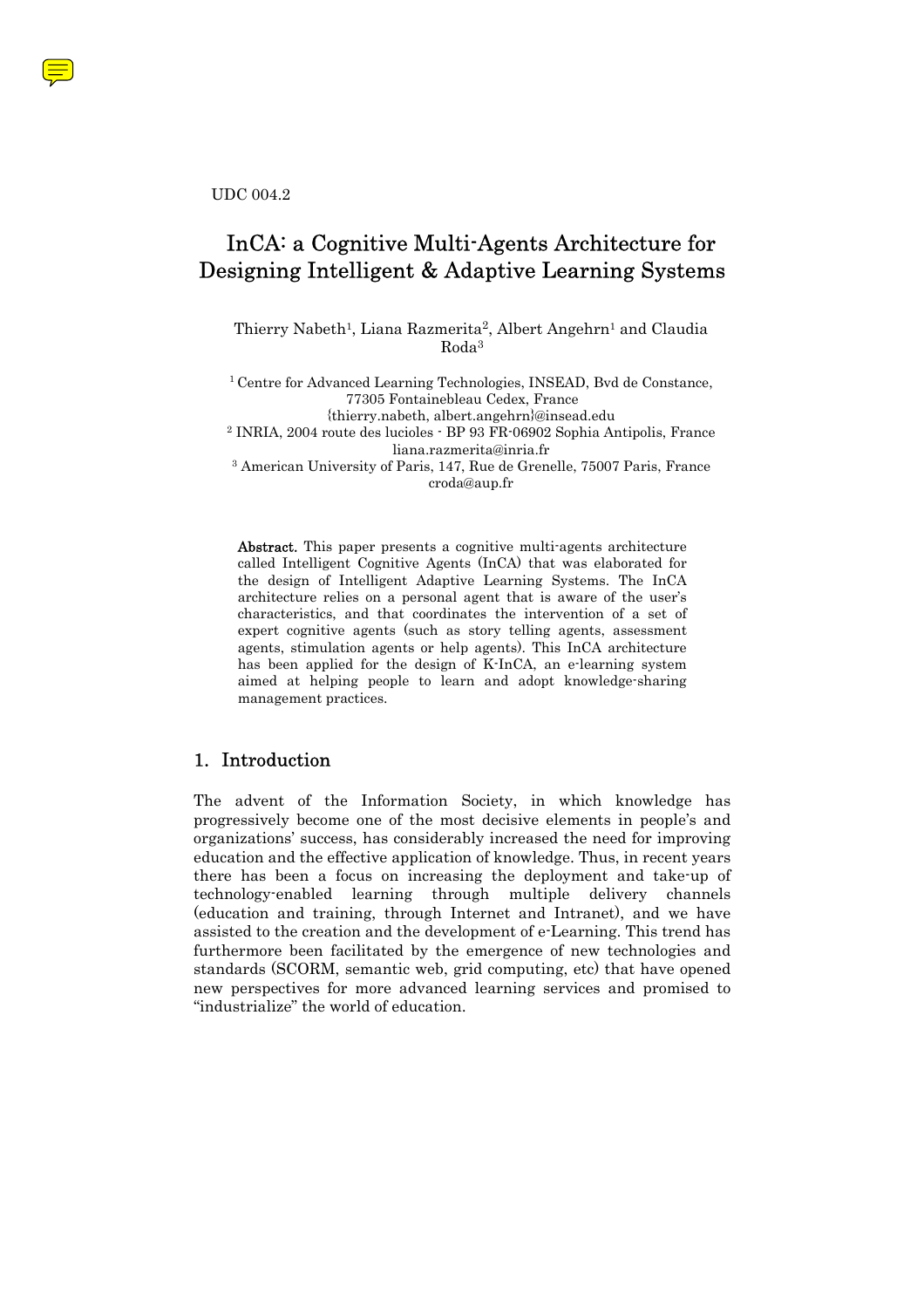#### 1.1. The limited success of traditional e-learning

However, the success of e-learning in the real world has been at best disappointing, and is certainly very far from fulfilling the high expectations that the more forward-looking students, educators and institutions had of it. The reason for this limited success originates, in our belief, from a too narrow and conservative vision of the learning processes to be supported. In most cases, e-learning systems still rely upon the same good old educational classroom-based instructor-led teaching method that has existed for years in the off-line world. This method is characterized by: considering students as relatively passive recipient of teacher-delivered material, and by a body of knowledge to be offered that is dominantly of generic theoretical/conceptual nature. As a result, the functions of traditional e-learning systems' (the Learning Management Systems) concentrate on supporting the distribution of generic and often passive learning materials to a group of students, sometimes also aiming at assessing how material is absorbed by students. Whilst this method, that has been successfully applied for mass education, can be considered as adequate to complement the training of inexperienced learners co-located in a same campus or school for acquiring the basic body of theoretical knowledge, it falls short of accommodating the needs of more demanding and experienced distributed knowledge workers, for whom the relevant knowledge is very specific and has to be quickly and directly applicable to their particular problems and situations.

#### 1.2. The new e-learning vision: rich and highly engaging learning systems

In this article, we start from the premise that e-learning has to rely on a new vision that requires a fundamental shift from current contentoriented e-learning solutions towards a more user-centred, interactive and collaborative model of learning. In the new model, the learner is no longer considered as a simple passive recorder of data and information, but is seen as a participant that is actively engaged through a rich set of interactions (e.g. learning by doing, educational games, simulation environments, problem-based learning, learning by discussing, knowledge discovery, etc). This set of processes plays an important role not only for the delivery of the knowledge, but also in the knowledge selection process, the stimulation of the learner, the construction and the internalization of this knowledge, the validation of this knowledge, its situating in a social context, and its application in real world situations.

The implementation of this more ambitious e-learning vision has been the object of much research in the field of the advanced educational applications, such as Intelligent Tutoring Systems (ITS), Intelligent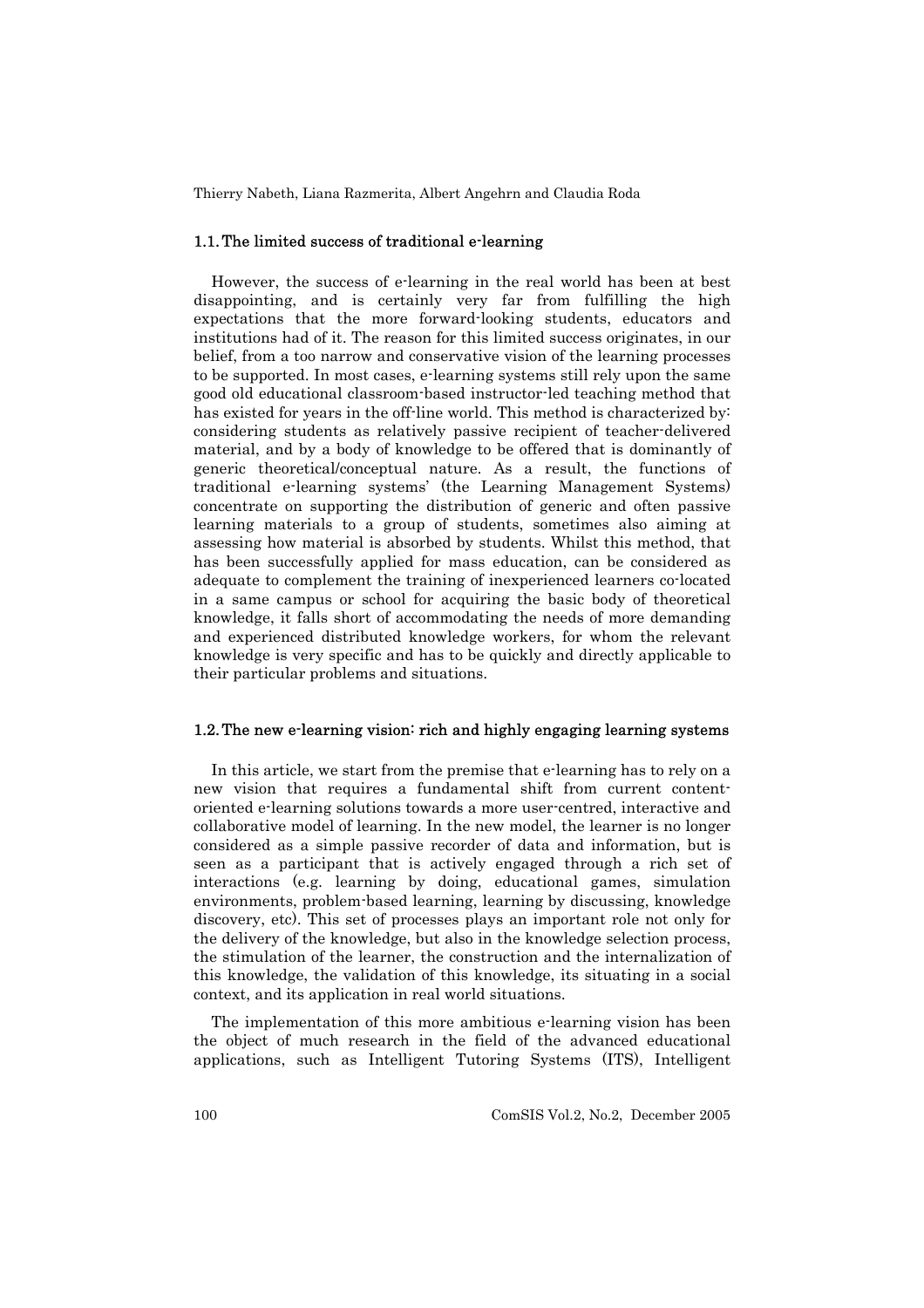Learning Environments (ILE) and other AI-based software [1]. Researchers of intelligent learning systems have designed, mainly from scratch, their own system architectures, have defined knowledge representation of the relevant domain knowledge, have acquired and encoded this knowledge, and finally have implemented some reasoning mechanisms aimed at delivering a more intelligent and interactive experience to the learners. Although significant research has been undertaken in the field of agent-based learning systems [2-8], because of the high cost and high complexity involved, the realization of this later vision has yet to be delivered, and often it has not yet passed the door of the research laboratories. In other words, additional work has to be done before the design of such systems can be achieved in a way that is technically and economically feasible.

### 1.3. InCA: An agent-based architecture for designing rich and engaging learning systems

InCA (Intelligent Cognitive Agents) represents the architecture that we have elaborated in response to the need to design rich and highly engaging Intelligent Learning systems without initially mobilizing too high a level of effort and expertise and that could later be expanded with richer functionalities. InCA's main goal is to provide the means to facilitate the integration of a variety of active learning components that are used for the interaction with the learner.

Practically, the InCA infrastructure is an open, modular, agent-enhanced, ontology-driven platform designed to support a user-centred, interactive and collaborative model of learning. The core component of this platform consists in a personal agent that is associated to each user, that is aware of the user's characteristics, and that coordinates the intervention of a set of expert cognitive agents. The role of these expert agents is to carry out the rich and diverse set of interactions that are activated to make people learn. Examples of these expert agents include story telling agents, which are able to deliver knowledge in the form of narratives, assessment agents which are able to help the users to evaluate themselves, stimulation agents whose role is to motivate the users or help agents which can provide assistance on some specific points. Of course, other categories of agents can be implemented as new categories of intervention that are not already covered by existing agents emerge (for instance we could imagine a devil advocate agent, a role-playing negotiation agent, etc.). In this sense, our architecture is modular: agents implementing new intervention strategies can be added to the system as long as they implement the appropriate interface with the Personal Agent which coordinates their activity and interfaces with the user.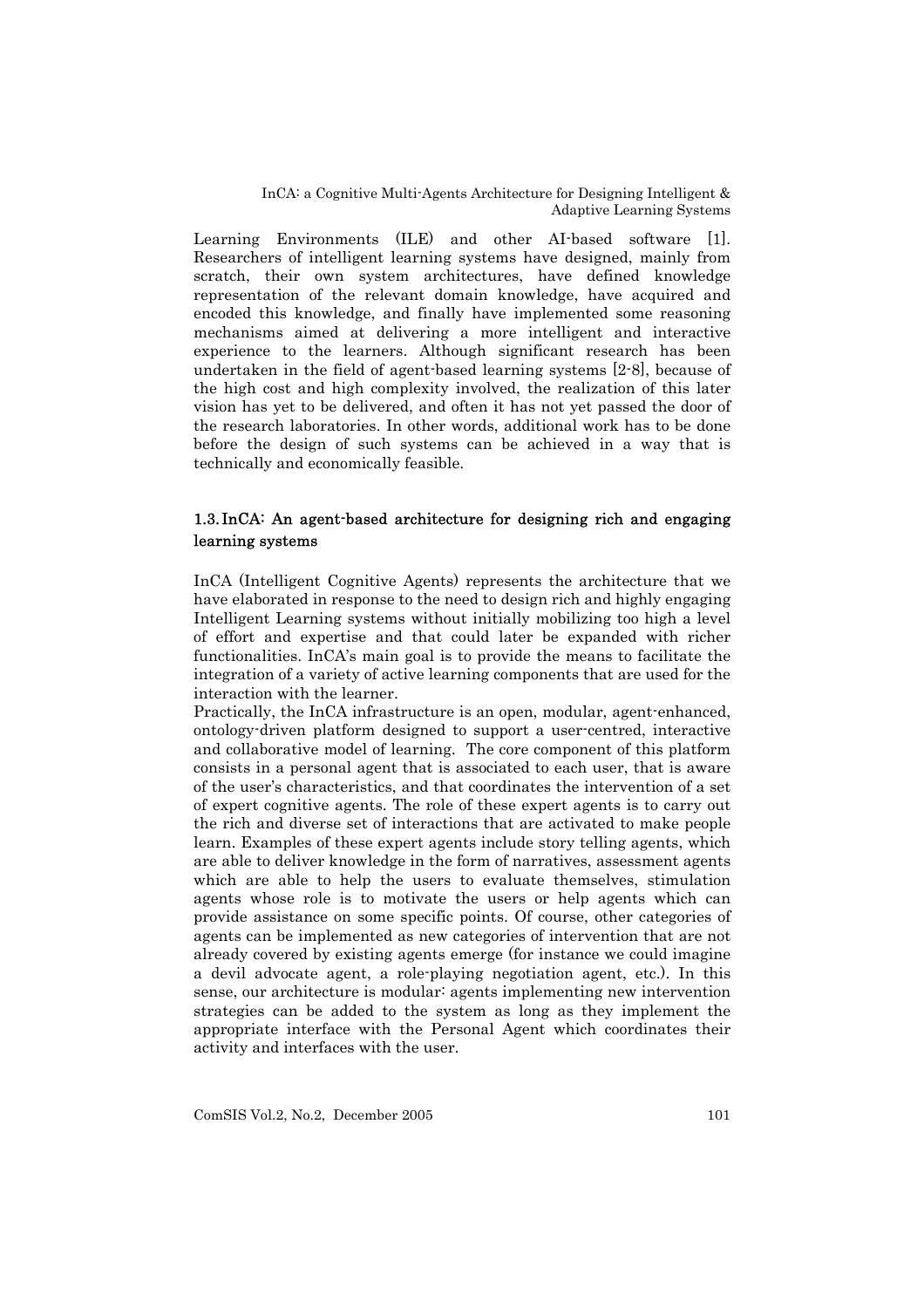In this paper, the use of the InCA framework is illustrated with a concrete scenario within the Knowledge Intelligent Conversational Agent (K-InCA) system. K-InCA is a learning system aimed at helping people to learn about, and to adopt knowledge sharing management practices. Built on the InCA principles, K-InCA consists in a set of conversational agents that are employed to assess and suggest the use of knowledge sharing management practices, as well as to tell stories on this subject.

The paper is structured as follows: the second section presents the framework design principles. The third section describes the InCA's architecture and its basic modules. The fourth section describes the implementation of InCA and it gives a concrete example of conversational agents supporting learning processes. The fifth section comprises some conclusions and pinpoints future work and future research directions.

### 2. The Principles of InCA

### 2.1. The learning processes in InCA

Learning is a complex process that consists in all the operations and elements that intervene from the moment when the knowledge to be transmitted is selected (determining the knowledge that is the most relevant to a particular student in a particular situation), until the time when this knowledge is put into application by the learner into a real situation (which is the only guarantee that learning has been effective). Supporting the learning process involves addressing a set of important issues. First, it is important to achieve and maintain the student's involvement and motivation (e.g. stimulation, emotional support, support for attention). Second, it is necessary to facilitate the effective delivery of knowledge (for instance by selecting the best delivery channel, location and time). Third, the way in which knowledge is acquired and retained by the learner may be targeted, for instance via the selection of a delivery mode that is the most adapted to the student's cognitive style. Fourth it is possible to improve assimilation and internalization of knowledge (e.g. helping the student to make sense of knowledge and situating it in the perspective of his/her previous experiences and needs). Fifth, the use of knowledge must be validated by the students, who should have the opportunity to experiment in safe settings. Sixth, learners must be helped in situating the knowledge in a social context by providing them with the possibility to exchange experiences with other learners.

To implement this view in a more straightforward manner, we have approached learning in InCA from a change management perspective, by assimilating the acquisition of a new piece of knowledge to the adoption of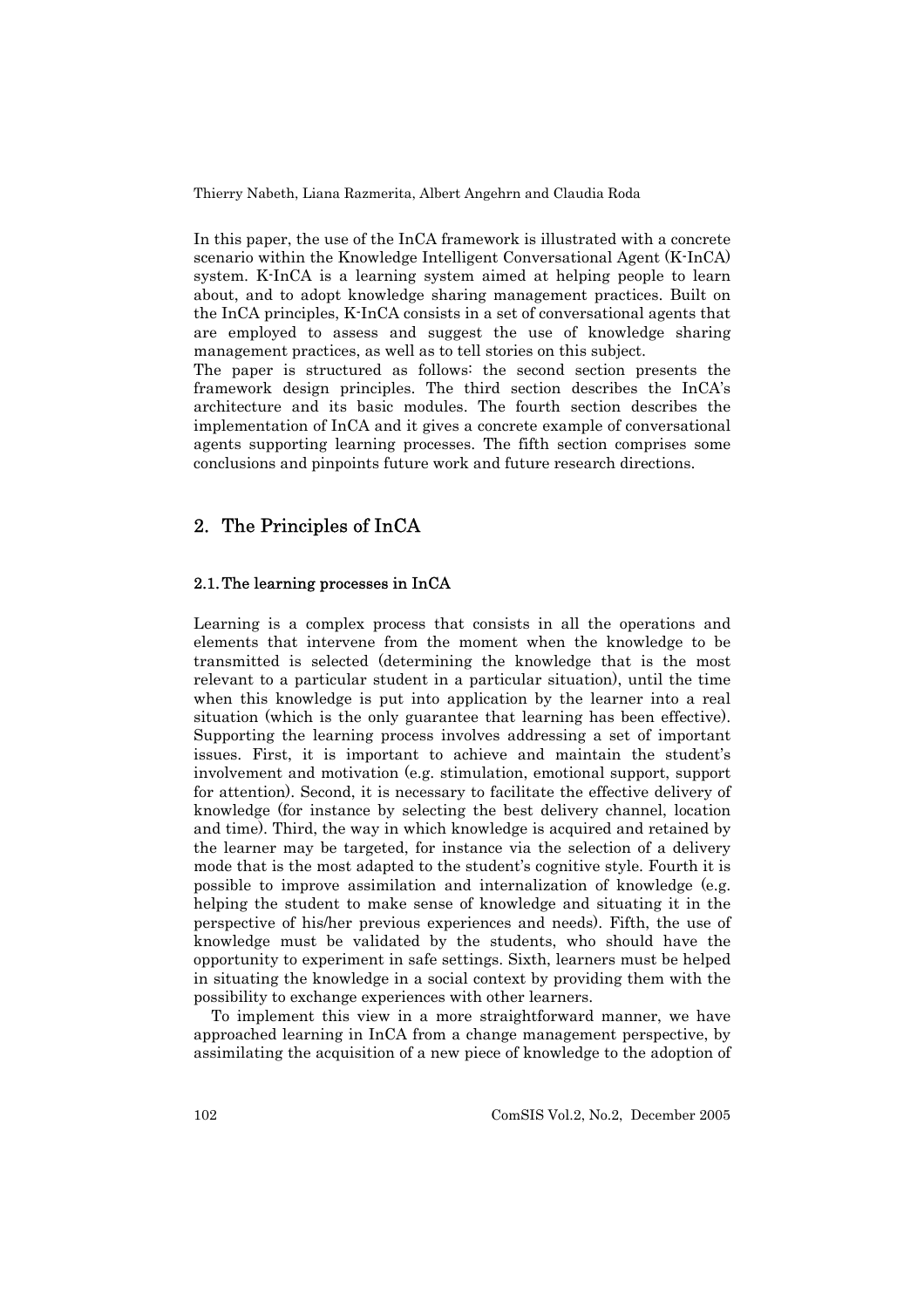a new practice (if we follow the change management terminology, people learn when they adopt new practices). According to change management theories [9], learning (or the adoption process) happens when the learner goes through a series of stages in order to adopt a new practice. In the first stage learners are totally unaware of what they have to learn; in the second stage learners become aware of the knowledge to be acquired; in the third stage learners becomes interested by the acquisition of this knowledge and start to dedicate some attention to the subject; in the fourth stage learners experiment with the new knowledge in order to understand it in a more practical manner; finally, in the last stage learners may adopt this knowledge in their practice (see Figure 2).

In this perspective, InCA consists in a series of targeted interventions aimed at making the learner progressively pass from one stage to another, until reaching the ultimate stage, in which the learner is considered to have acquired the new knowledge and integrated it in his practice. More concretely, the whole process consists in the following series of steps:

- (1) InCA determines the stage of adoption in which the user is situated by tracking the activity of this user (for example by monitoring the interaction of the user with the system);
- (2) This adoption information, as well as the other characteristics of the user that are also managed in the user model (such as his/her cognitive style, preference, and context) are then used to determine the interventions that are the most likely to be effective in making the user move to the next step;
- (3) One of the interventions is selected and activated.

These different steps are then repeated until the learner has reached the final stage (adoption) for all of the desired practices, and therefore he has achieved the learning objective.

As indicated in the introduction, these principles have been applied for the design of an e-learning system K-InCA (Knowledge Intelligent Conversational Agent) aimed at helping people to acquire knowledge sharing management practices [10, 11]. In the K-InCA application, the knowledge sharing management practices to be "transmitted" consist in the set of different behaviours (about 30 of them were defined in the first version of the system) that have been identified as reflecting people's ability and desire to share effectively knowledge with others such as: "valuing other people's ideas", "making my knowledge easy to access and understand" or "asking for ideas and advice outside my team". The formal description of these practices, and the associated documents (publications, company procedures description, etc.) are collected in a structure called the domain model.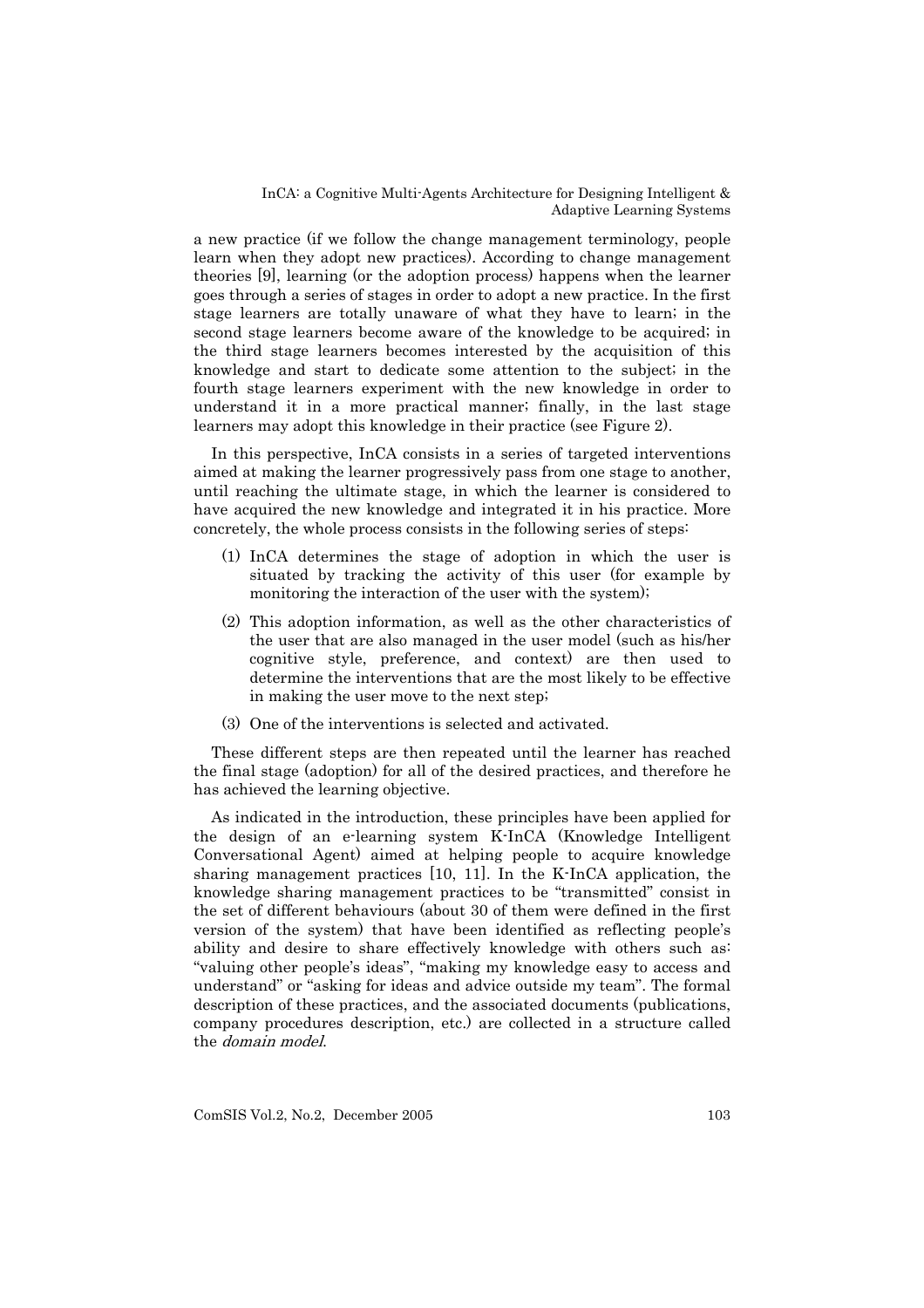The determination of the user's characteristics related to his/her level of adoption of a set of behaviours is accomplished by observing the interactions of the user with the system (observing for instance the level of activity, types of activities in which the user has been engaged, etc.). In the current version of InCA, these interactions mainly consist in the series of "conversations" that are conducted between the users and the different agents. However, in a later version, it is envisaged that the system will be able to directly capture the user behavioural activities such as for instance the user's knowledge sharing actions (e.g. sending emails, contributing to information repositories). The assessment of the user's state of adoption is performed in the InCA system by a *diagnostic agent*.

Different categories of interventions strategies can be activated to stimulate and coach the user towards the adoption of a set of desired behaviours. These categories include:

- (1) The diagnostic of current level of adoption of the knowledge sharing management practices. This diagnostic is useful to help users to situate themselves in their learning path, as well as to stimulate user's desire to learn about new practices (these interventions consist in visualising the assessments performed by the diagnostic agent).
- (2) Informing the user about a practice he/she may not be aware of (e.g. by providing a short description of the practice).
- (3) Stimulating the user's curiosity and interest in a practice of which he is already aware of (e.g. supplying introductory readings, information on how other people have applied that practice, providing information about acquaintances of the user who already have adopted the practice, etc.)
- (4) Encouraging the user to try a practice for which he has already demonstrated some interest by situating it in the environment of the user (e,g, by providing explicit examples of how the knowledge and skills may be implemented by the user in his environment).
- (5) Convincing a user, who has already tried a practice, to definitively adopt it (e.g. by reminding the user of some positive effects of his previous trials) .

Interventions 2, 3 and 5 can be efficiently implemented with the use of narratives. Narratives represent indeed a very effective way to persuade people to change [12] and in the case of K-InCA to adopt a new practice.

More details will be provided in section 3 on user modelling, on behavioural profiling, and on how cognitive agents are used in K-InCA to implement these interventions.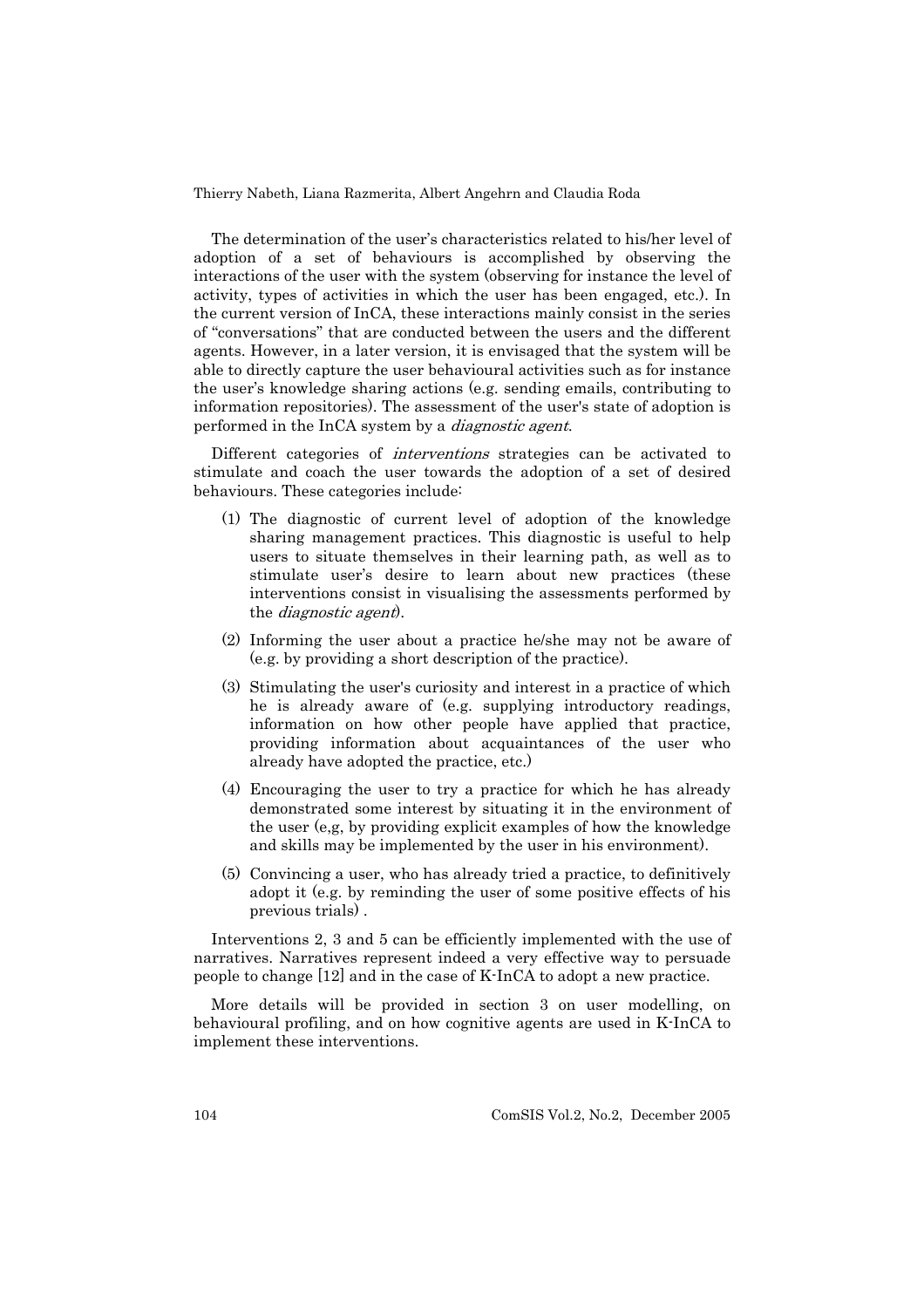### 2.2. InCA as a cognitive multi-agents system

Artificial agents [13-16] can be defined as software entities that possess the properties of identity, autonomy, sensing, and that interact with the environment. Multi-agent systems are systems which are enhanced with a number of artificial agents that fulfil a certain number of tasks in a more or less coordinated way. Cognitive agents represent the category of the agents that have cognitive capabilities, i.e. are entities that maintain an explicit and high-level representation of their environment, have wellexpressed goals and motivation, and that have some reasoning capabilities.

Multi-agent systems are ideally suited to representing problems that have multiple problem solving methods, multiple perspectives and/or multiple problem solving entities. Such systems have the traditional advantages of distributed and concurrent problem solving and have the additional advantage of sophisticated patterns of interactions. The flexibility and high-level nature of these interactions distinguish multi-agent systems from other forms of software and provide the underlying power of the paradigm [17].

The main advantage of cognitive agents over simpler agents is the deep understanding that they have of the environment in which they operate (they build a semantic representation of the world in which they operate) and of the different processes that take place in this environment. Another important advantage is that cognitive agents have higher level reasoning capabilities. Consequently, cognitive agents are able to intervene much more effectively to support the different processes taking place in these environments. For instance, they are able, by building a sophisticated model of the user (based on a rich set of characteristics that are stated by the users, or extracted / inferred from the observation of their activities), to offer a high level of interaction and personalization, which is more likely to deliver value to the user. In particular, they may play the role of an "augmenter" of human capability by entering in symbiosis with the user, rather than just fulfilling a simpler role of automating some tasks [18].

InCA has been implemented as a cognitive multi agents system in order to build on the combined benefits of the two approaches. Theexpert InCA system includes a set of *expert* cognitive *agents* each implementing a category of the interventions (give an advice, tell a story, etc.) described in the previous section. These *expert agents* are coordinated by a *personal* agent, which is assigned to each user, and that coordinates the activity of the *expert agents* and guaranties a consistent machine – user interaction. This enables the support of a variety of methods and perspective in the interventions, whilst maintaining a high abstraction level for the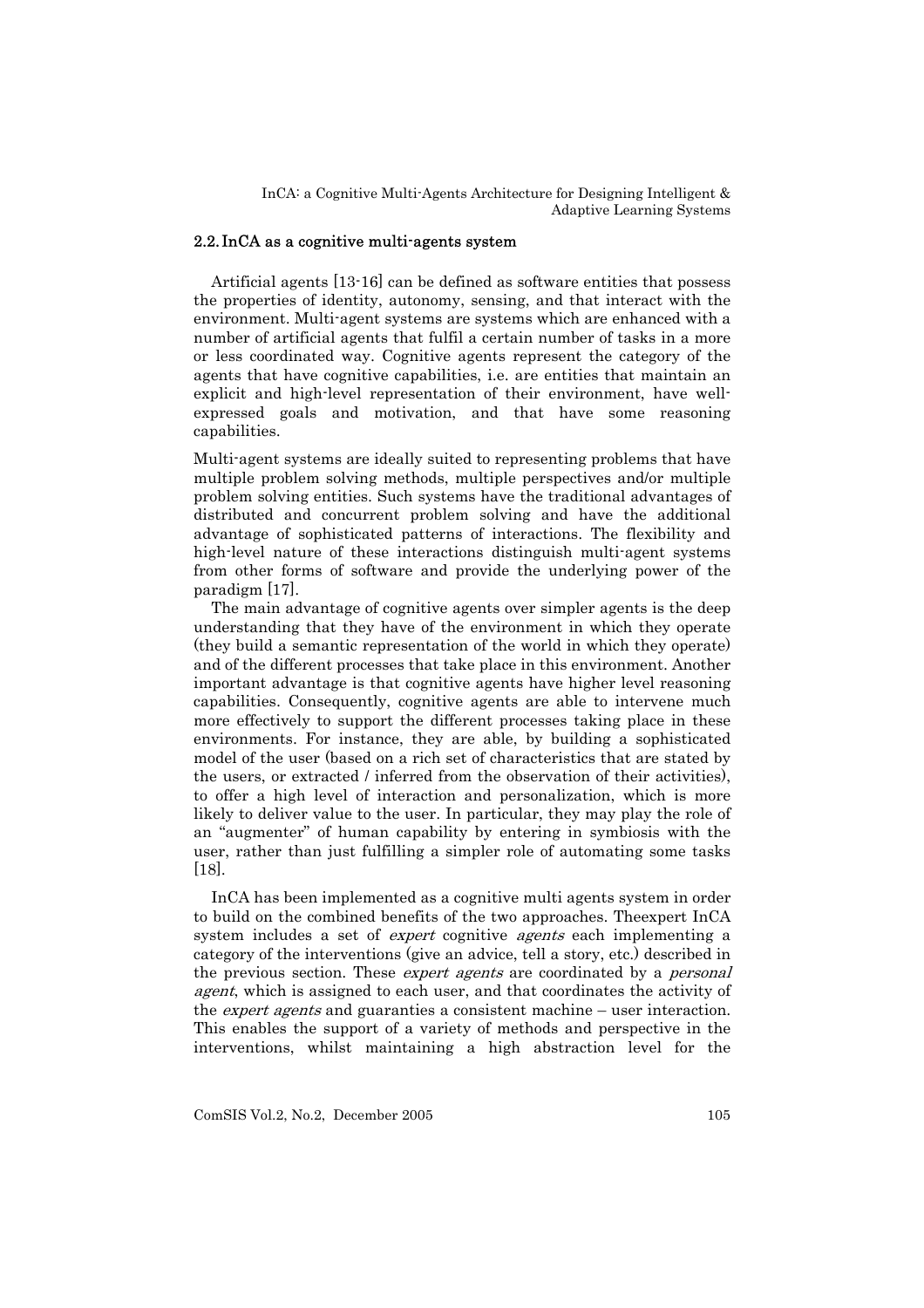interaction with the user in order to maximise the impact and the effectiveness of the interventions.

Each *expert agent* has a specific goal and has a limited set of instructional strategy for involving the learner in an interactive learning process. Using its reasoning capabilities and the information about the user's characteristics, a expert agent can propose an intervention to the personal agent. The personal agent decides whether to accept the intervention for an immediate execution, postpone it for a later execution, or decline it (if another *expert agent* has already submitted a better quality proposals for intervention). Of course, this selection is the subject of a continuous revision that follows the evolution of the user's behaviours in the learning environment.

To conclude this section, we have to add that we have tried in the design of K-InCA to follow the two design principles emphasized by Malone [19], namely the principle of semiformal system and the principle of radical tailorability. The principle of semiformal system states: "don't build computational agents that try to solve complex problems all by themselves. Instead build systems where the boundary between what the agents do and what the humans do is a flexible one" [19, p. 110]. In the design of InCA we argue for computational agents that gradually support more and more the knowledge and processing based on an increasing "knowledge" of the user and the learning processes. The second principle, the principle of radical tailorability recommends: "Don't build agents that try to figure out for themselves things that humans could easily tell them. Instead try to build systems that make it as easy as possible for humans to see and modify the same information and reasoning processes their agents are using" [19, p.110]. In the InCA framework, the user is in fact able to access and control his/her user model and the associated learning processes and; in particular the user is able to access and modify the curriculum sequencing [20] and the agent's interventions.

### 3. The General Architecture of InCA

The framework of InCA is articulated according to three interrelated components:

- (1) The domain model A set of structured knowledge elements (a domain ontology containing learning objects, principle knowledge, and how-to knowledge) to be delivered to the user accessible by the agents,
- (2) The user model based on a user ontology that covers elements such as level of knowledge sharing, learning goals, domains of interests, etc.,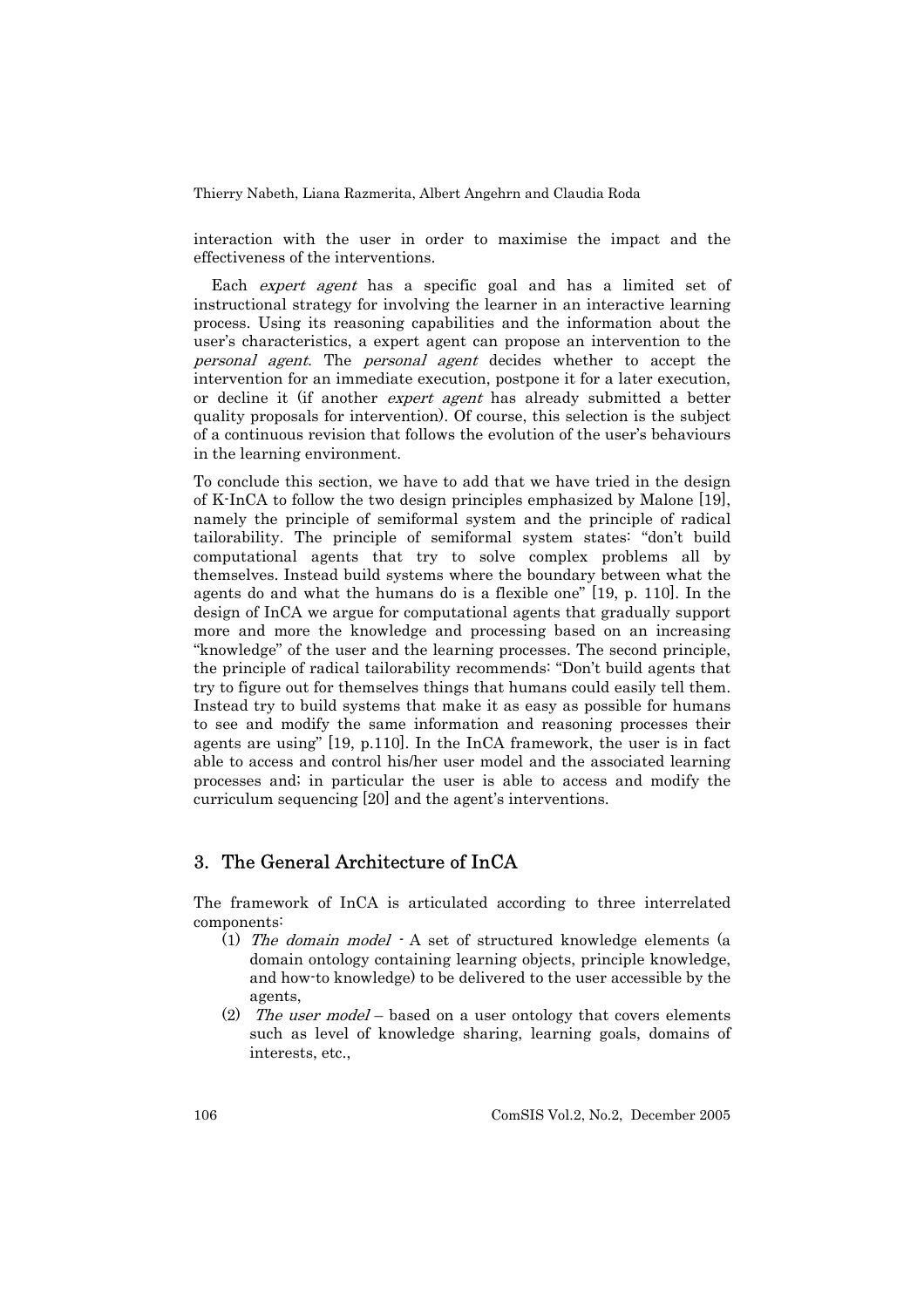(3) A set of agents  $\cdot$  expert agents coordinated by a personal agent which accesses the user model in order to select the appropriate instructional strategy, by adapting the curriculum to the user's level of expertise, his goals, etc.

### 3.1. InCA's Domain Model

One of the main goals of the learning process is to understand and to acquire a body of knowledge for a given domain. Educational researchers agree on the fact that providing domain knowledge for learning environments is difficult and time consuming [21]. Often the domain model can be structured as a taxonomy of concepts, with attributes and relations connecting them with other concepts, which naturally leads to the idea of using ontologies to represent this knowledge. Mizoguchi [22] argues that "making systems intelligent requires a declarative representation of what they know. Conceptualization should be explicit to make authoring systems literate and intelligent, standardization or shared vocabulary will facilitate the reusability components and enable sharable specification of them and theory-awareness makes authoring systems knowledgeable." [p. 110]



Fig. 1. InCA's domain knowledge

ComSIS Vol.2, No.2, December 2005 107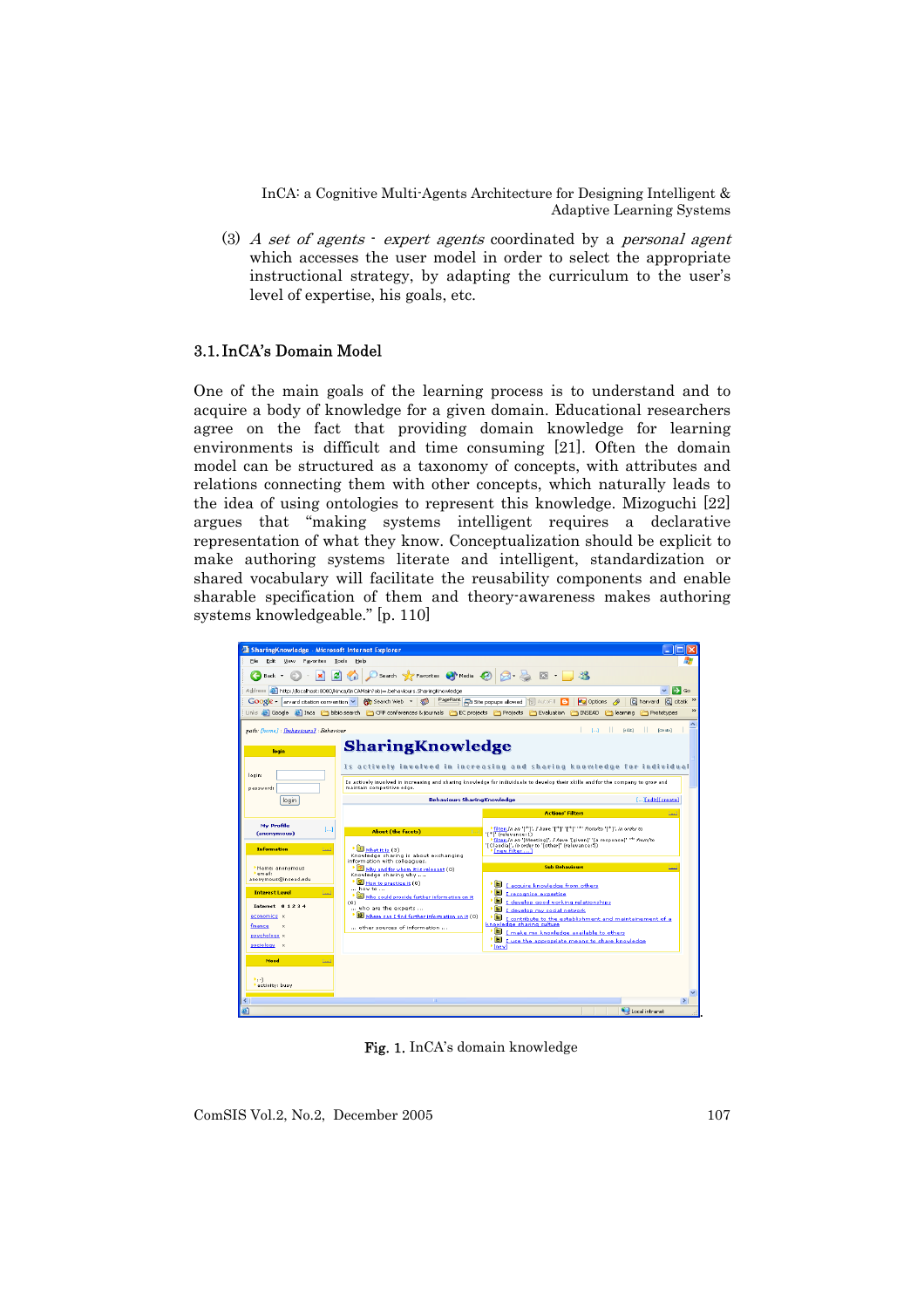InCA organises the domain knowledge around a set of data structures stored in the *domain model*. These structures correspond to concepts, relationships between concepts, and answers to the questions: What is this practice? Why and for whom is the practice relevant? How it is the practice implemented? Who can provide further information about the practice? These knowledge units may be displayed by the system (see, for example, the "About" section in the central part of Figure 1).

The above basic structures may be integrated with different types of learning objects (e.g. hypertext, images, videos, stories, role-playing games) managed by one or more of the *expert agents* 

#### 3.2. User modelling and behavioural modelling process in Inca

One of the main objectives related to user modelling processes in K-InCA was to model the knowledge sharing behaviour of the users. Through the knowledge sharing behaviour we are trying to capture the level of adoption of knowledge sharing practices. We consider organizational and behavioural change management to be a critical success factor in the implementation of knowledge management strategies. "We describe users as undergoing a change process that brings them from their old practices to the conscious adoption of knowledge management practices (e.g. transition from low or non-existing levels of knowledge sharing practices to the widespread adoption of best behaviours in knowledge sharing)." [11, p.61]

We define a change process as a sequence of change operations upon user states, leading to the acquisition of the desired behaviours. Using Near's [23] terminology and mapping it into Rogers' theory [9] we identify (see Figure 2 ) a set of user states representing the level of adoption of a the desired practices: unaware, aware, interested, trial and adopter.



Fig. 2. A model of the change process. The numbers indicate the mapping to Rogers' model.

The classification of the users based on the level of knowledge sharing has been described and implemented using the principles of a fuzzy classifier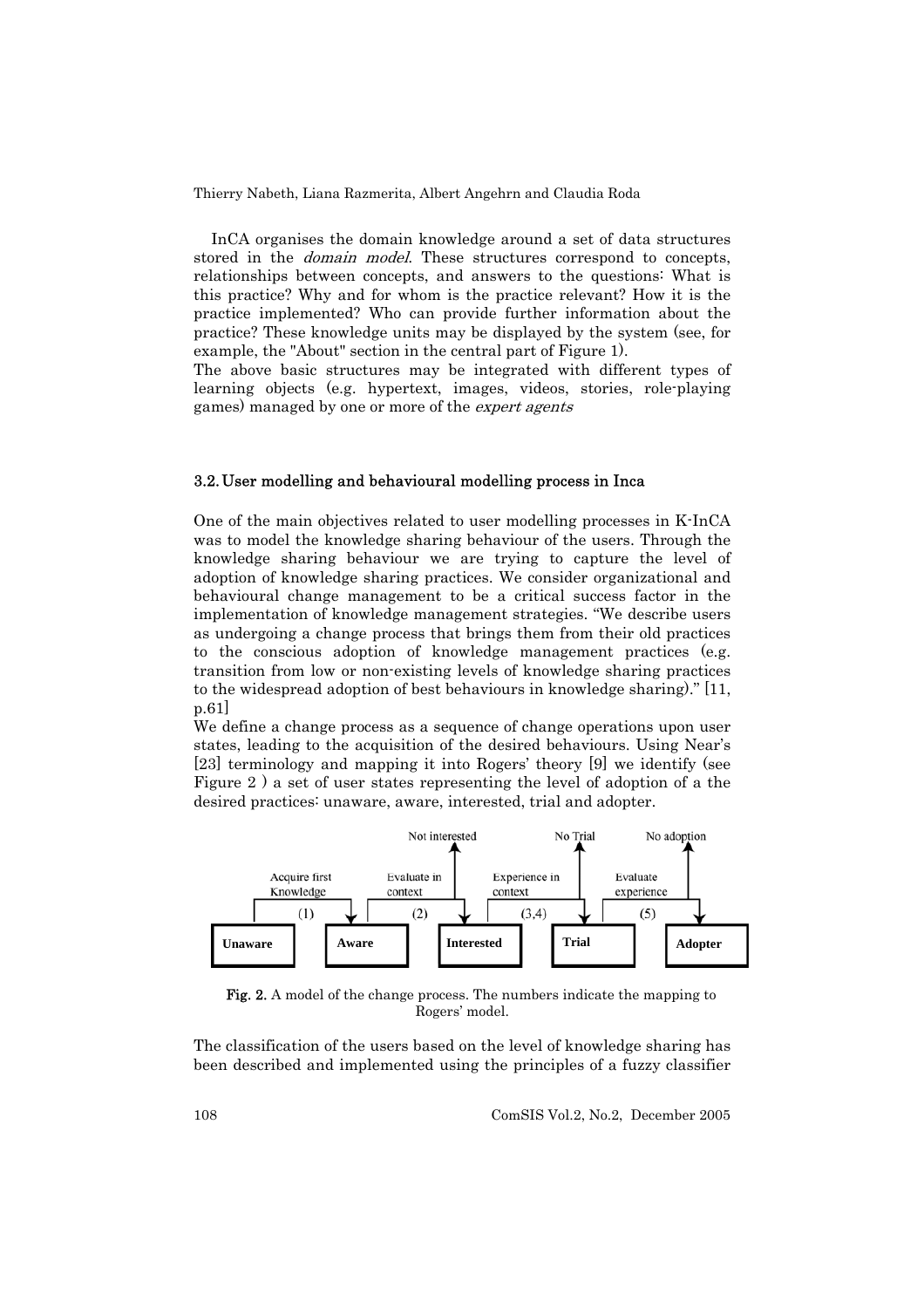system [24]. The classification process takes into account the *level* and the type of activity of the users. Based on the type of activity users are classified into: readers, writers, and lurkers. Based on the level of activity users are classified as: very active, active, visitor, inactive. The associated user modelling framework and user modelling mechanisms are described in more details in [25]. In addition to the user's adoption state, and activity characteristics, the user model includes a learning agenda describing the user's learning objectives (either explicitly declared by the user or deduced by the system on the basis of the user's activities), and a description of the user preferences and characteristics.

### 3.3. Expert Agents and their coordination in InCA

InCA relies on an architecture (see figure 3) in which a personal agent accesses the user model in order to coordinate the action of a set of expert agents. The aim of the *personal agent* is to provide adaptive curriculum generation.



Fig. 3. InCA Architecture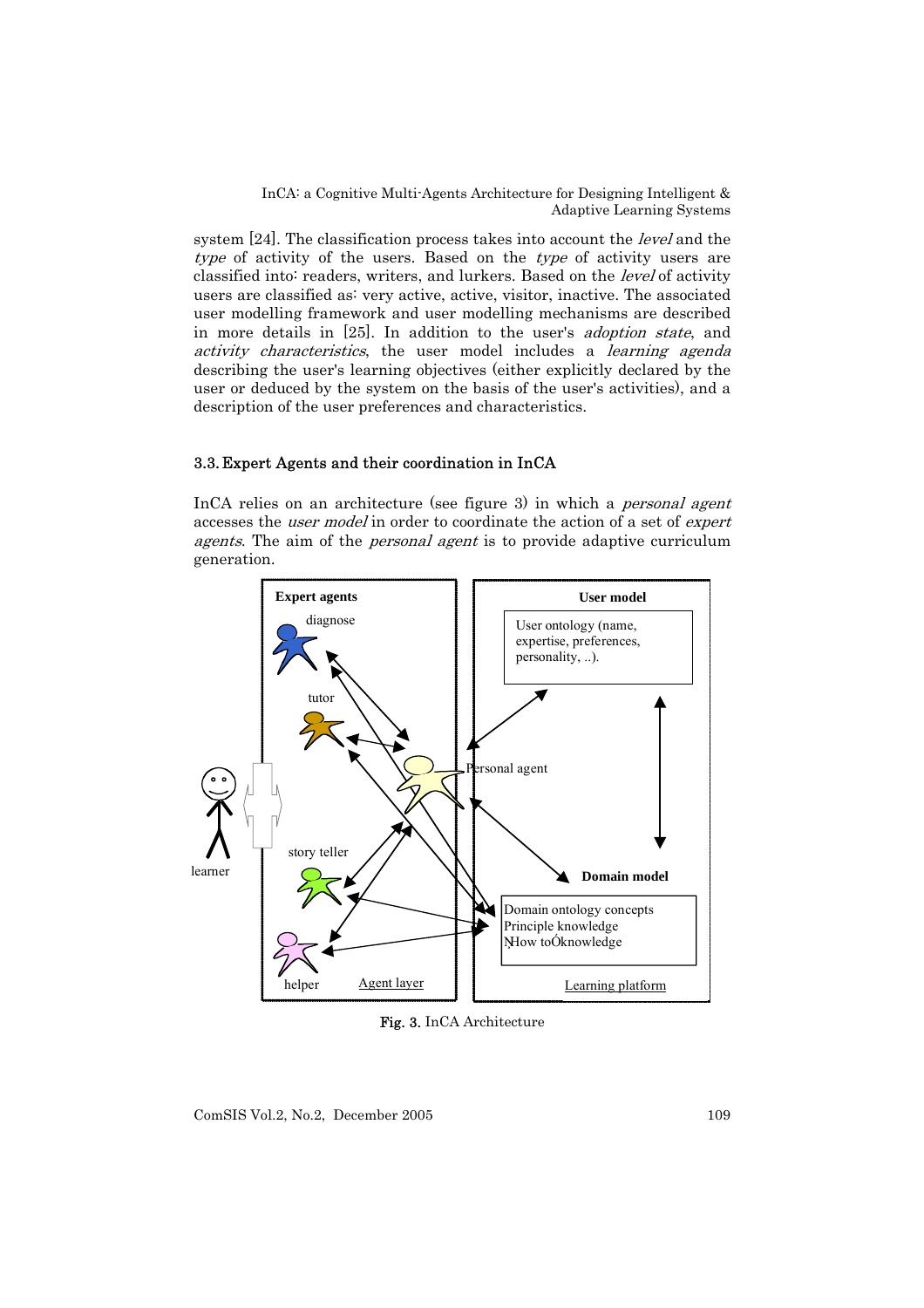Prompted by the *personal agent, expert agents* access the *domain* model, and propose intervention strategies to be presented to the user. Expert agents include story-teller, tutor, diagnose agents, etc. New expert agents can be defined and integrated gradually into the system.

The overall system behaviour is controlled by a four-steps loop [11, p.72, table 2]:

- (1) Observe user's action
- (2) Update user's state
- (3) Select a learning objective and an intervention mode (curriculum sequencing)
- (4) Execute the intervention

In particular, the curriculum sequencing is generated by a four-step procedure [11ibid, p.73]:

- (1) the personal agent selects the current learning objective
- (2) the personal agent solicits proposals from the expert agents by broadcasting a request for proposals for the selected learning objective
- (3) the expert agents respond to the personal agent's request by proposing to implement one or more intervention strategies to achieve some part of the learning objective
- (4) the personal agent selects the most appropriate proposal.

# 4. Implementation and a Concrete Use Case with K-InCA

In this section we discuss a concrete example of the use of InCA in the context of an interactive learning system for knowledge management called K-InCA, Knowledge Intelligent Conversational Agents. As described in section 2.1, the learning, in K-InCA, is conceived as a change process and adapted to the context of organizational learning. The agents in K-InCA are designed to support knowledge management behaviours and in particular the knowledge sharing behaviours. These behaviours are stored in the domain ontology as described in section 3.1.

In the last few years synthetic characters designed as embodied conversational agents have started to be applied in educational environments [26-28]. Conversational agents aim at providing personalized guidance through the whole adoption process: from the introduction of the behaviours to the user (explaining what the desired behaviours are and why they should be adopted) to their practice within the community.

Nishida [29] defines a story as a collection of associative representations relevant to a specific subject in a workspace. Story telling has recently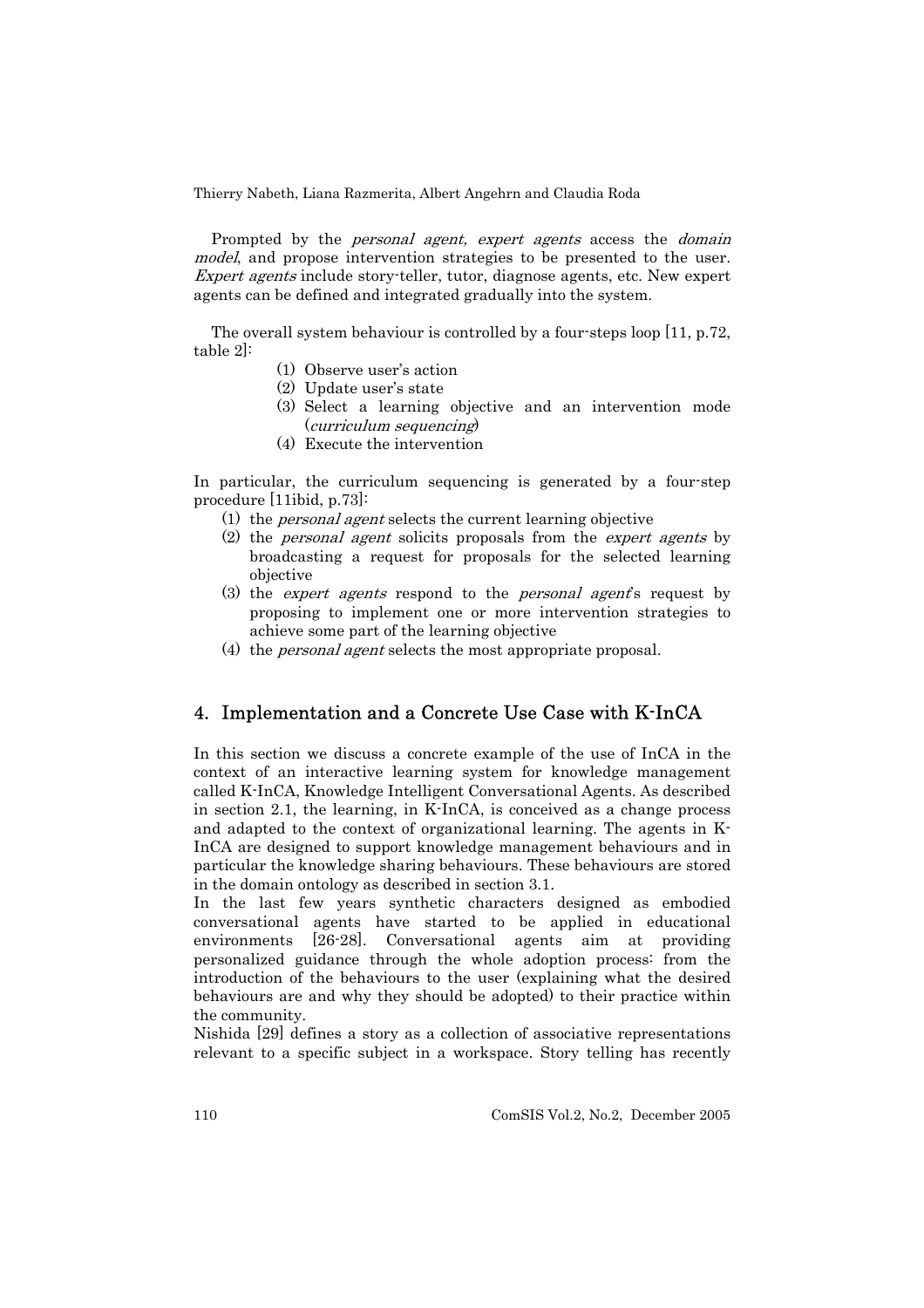emerged as a practical, efficient technique for knowledge disclosure and communication in Knowledge Management. Snowden [30] affirms the role of story telling for Knowledge Management. "Managed and purposeful story telling provides a powerful mechanism for the disclosure of intellectual or knowledge assets in companies, it can also provides a nonintrusive, organic means of producing sustainable cultural change; conveying brands and values; transferring complex tacit knowledge."



Fig. 4. Story telling agents in K-InCA.

In K-InCA, story teller agents address to the novices in the domain of knowledge sharing, namely unaware users, who get some basic ideas about the importance of sharing knowledge through an entertaining conversation which takes place between two synthetic characters. The different InCAs are able to engage themselves in a multimodal dialogue, using speech, tonality, gesture, and gaze in order to emulate a human face-to-face communication act in order to convey knowledge sharing practices as presented in figure 4. In this example, the personal agent has detected, after consulting the *user model*, that the user is *unaware* about knowledge sharing practices and it has determined that improving this adoption state is the highest-priority learning objective for the user. It has broadcasted to the expert agents a request for possible interventions to support the transition from *unaware* to *aware* for the *knowledge-sharing* practice. Amongst the interventions proposed by the *expert agents* it has

ComSIS Vol.2, No.2, December 2005 111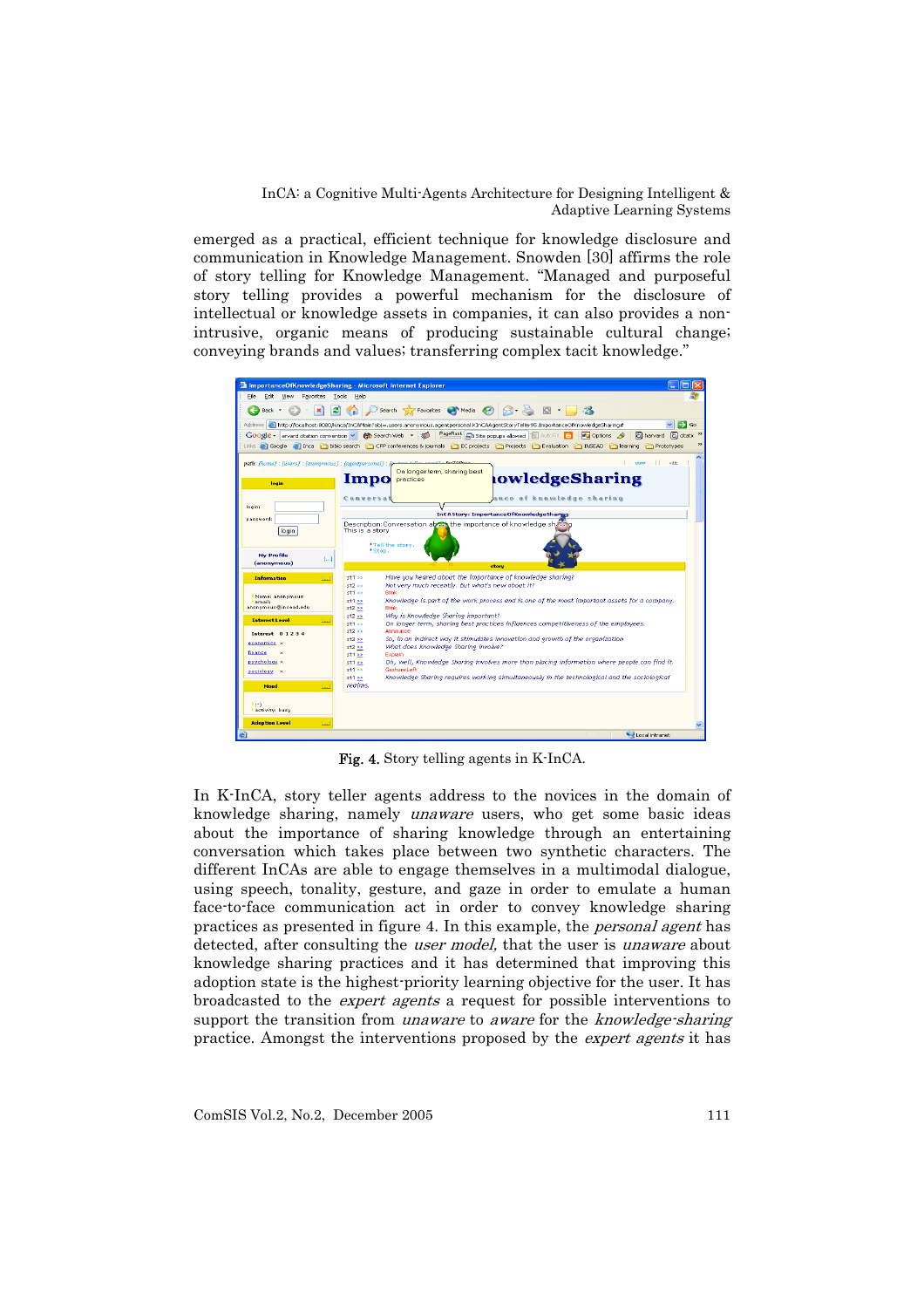selected, on the basis of the user characteristics stored in the *user model*, the one submitted by the *story-telling* agent.

#### 4.1. Implementation

The InCA prototypes have been developed in Java, using servlet technology and a declarative formalism based on XML.

Story telling animated characters are implemented with Ms-agent technology. Each story is defined by an object structure, an XML representation is also used to generate structured and dynamic html pages (based on CSS) that the Microsoft Agent character technology is able to read, via a set of Javascript scripts.

## 5. Conclusion and Future Work

In this paper we have described InCA, a modular agent-based architecture, which integrates a set of interactive features allowing personalized and adaptive curriculum generation.

The architecture is open and modular and enables an incremental development and integration of different emerging technologies (semantic web technology, different types of expert agents, different types of learning objects, user modelling techniques which enable adaptive learning processes). The InCA architecture was exemplified within a story telling scenario.

A number of useful extensions of InCA system have been identified and some work has already been initiated. A first direction consists in the use of better story representation mechanisms (via a story telling mark-up language). The definition of a story telling mark-up language would enable to represent non-linear stories, and more sophisticated interactions with the user. In the longer term, this story telling representation could benefit of the advances in ontology languages, facilitating the exchange of stories between various systems and story telling agents.

A second direction of extension for InCA is towards better support for collaborative learning which, at the moment, is very limited. For this purpose, an instant messaging client based on the streaming XML protocols has now been incorporated into the system. This instant messaging system is intended to support real time collaboration and knowledge sharing processes between the users and the real time intervention of various personal agents.

Finally, another research direction is related to the design of new cognitive interfaces capable of focusing the users' attention and consequently deciding how to gain, shift, or maintain user's focus [31].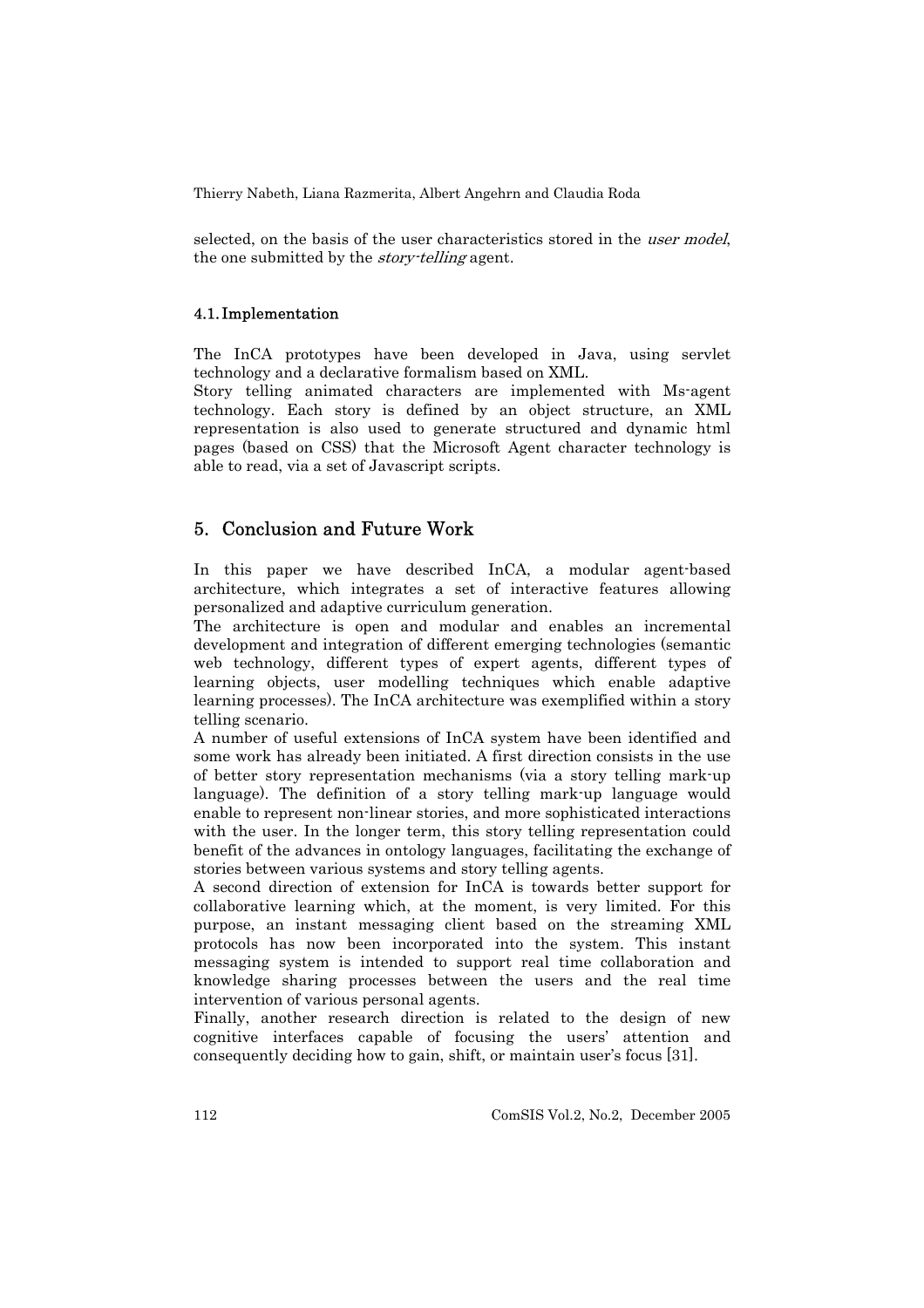### References

- 1. Murray, T., Authoring Intelligent Tutoring Systems: An analysis of the state of the art. International Journal of Artificial Intelligence in Education, 1999. 10: p. 98-129.
- 2. Boy, G.A., Software Agents for Cooperative Learning, in Software Agents, J.M. Bradshaw, Editor. 1997, AAAI Press: Menlo Park, CA.
- 3. Capuano, N., M. Marsella, and S. Salerno. ABITS: An Agent Based Intelligent Tutoring System for Distance Learning. in International Workshop on Adaptive and Intelligent Web-based Educational Systems; International Conference on Intelligent Tutoring Systems (ITS 2000). 2000. Montreal, Canada.
- 4. Cheikes, B.A. GIA: An Agent-Based Architecture for Intelligent Tutoring Systems. in CIKM'95 Workshop on Intelligent Information Agents. 1995.
- 5. Roda, C. A multi-agent system for advising and monitoring students navigating instructional Web sites. in 4th World Multiconference on Systemic, Cybernetics and Informatics (SCI 2000) and 6th International Conference of Information Systems Analysis and Synthesis (ISAS 2000) - Special session on Cooperative and Distant learning. 2000. Orlando, Florida, USA.
- 6. Jafari, A. Conceptualizing Intelligent Agents For Teaching and Learning. in International Conference on Intelligent Agents. 2001. Las Vegas, USA.
- 7. Lin, F., et al. A Framework for Developing Online Learning Systems. in International Conference on Advances in Infrastructure for Electronic Business, Science, and Education on the Internet (SSGRR 2001). 2001. L'Aquila, IT.
- 8. Brussee, R., et al. A web-based E-Learning infrastructure. in International Conference on Advances in Infrastructure for Electronic Business, Science, and Education on the Internet (SSGRR 2001). 2001. L'Aquila, IT.
- Rogers, E.M., Diffusion of Innovation. 4th ed. 1995, New York: Free Press.
- 10. Angehrn, A., et al. InCA: Using Artificial Agents for Helping People to Learn New Behaviours. in IEEE International Conference on Advanced Learning Technologies (ICALT 2001). 2001. Madison, USA: IEEE Computer Society.
- 11. Roda, C., et al., Using conversational agents to support the adoption of knowledge sharing practices. Interacting with Computers, 2003. Volume 15(1, Special issue on Intelligence & Interaction in Community-based Systems): p. 57-89.
- 12. Green, M.C. and T.C. Brock, Persuasiveness of narratives, in Persuasion: Psychological Insights and Perspectives (second edition), T.C. Brock and M.C. Green, Editors. 2005, Sage Publications: Thousand Oaks, CA.
- 13. Bradshaw, J., Software Agents. 1997: AAAI Press/The MIT Press.
- 14. Franklin, S. and A. Graesser, Is it an Agent, or just a Program? A Taxonomy for Autonomous Agents, in Intelligent Agents III (Proceedings of the Third International Workshop on Agent Theories, Architectures, and Languages). 1997, Springer-Verlag. p. 21-35.
- 15. Maes, P., Artificial Life Meets Entertainment: Life like Autonomous Agents. Communications of the ACM, 1995. 38(11): p. 108-114.
- 16. Wooldridge, M. and N. Jennings, Intelligent Agents: Theory and Practice. Knowledge Engineering Review, 1995. 20(2).